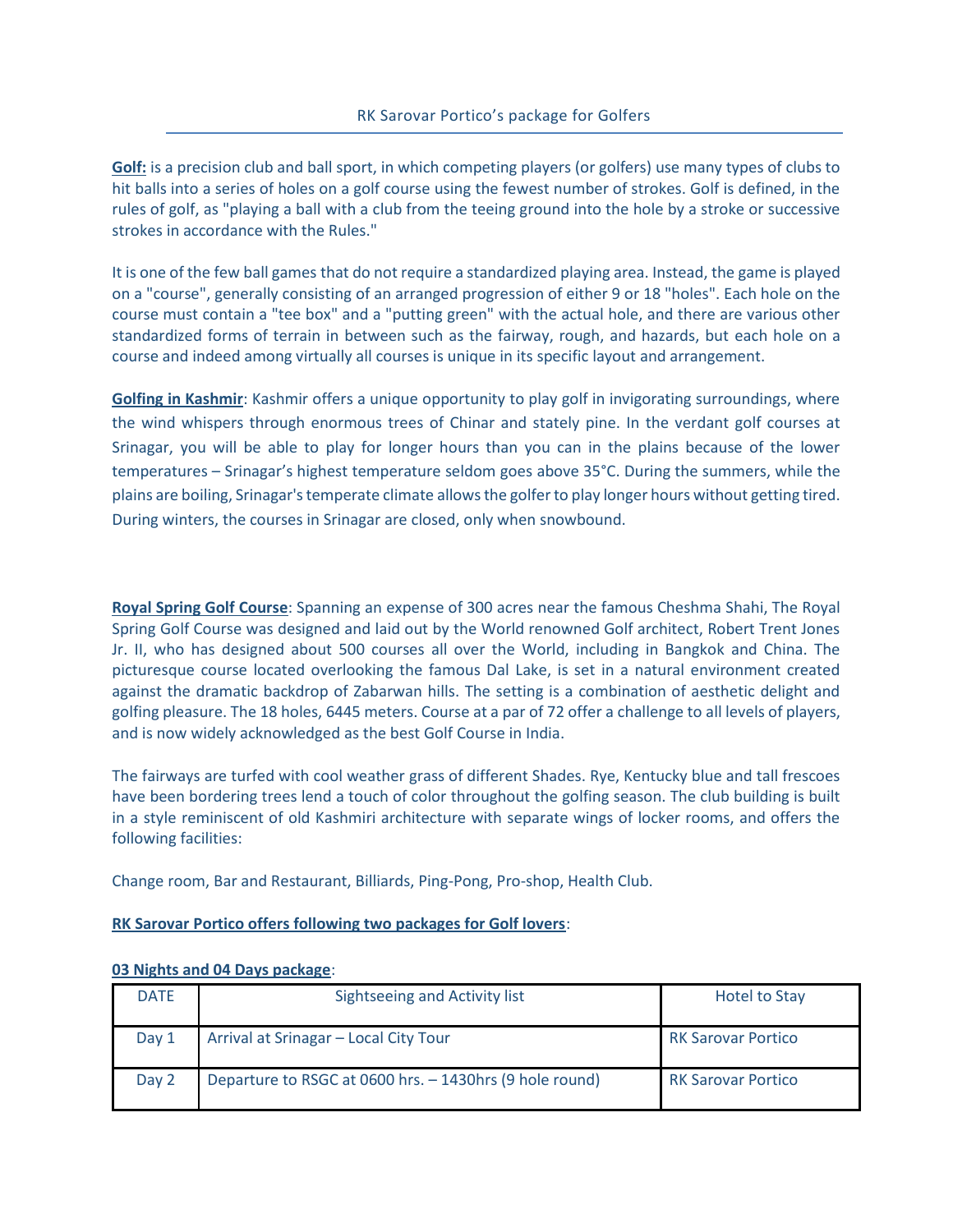| Day <sub>3</sub> | Srinagar-Gulmarg-Srinagar | <b>RK Sarovar Portico</b> |
|------------------|---------------------------|---------------------------|
| Day 5            | Departure                 | Airport                   |

Costing:

- Single Person: Rs.31000/- for weekdays and Rs.30000/- for weekend.
- Couple: Rs.34500 for weekdays and Rs.33000/- for weekend.
- 04 PAX: Rs.64000 of weekdays and Rs.61000/- for weekend.
- 06 PAX: Rs.90000 for weekdays and Rs.86000/- for weekend.
- \* Extra adult charges: 12000/- for weekdays and Rs.11000/-for weekend.

NOTE: RSGC stands for Royal Springs Golf Course.

## **02 Nights and 03 Days package**:

| <b>DATE</b> | Sightseeing and Activity list                           | <b>Hotel to Stay</b>      |
|-------------|---------------------------------------------------------|---------------------------|
| Day 1       | Arrival at Srinagar - Local City Tour                   | <b>RK Sarovar Portico</b> |
| Day 2       | Departure to RSGC at 0600 hrs. - 1430hrs (9 hole round) | <b>RK Sarovar Portico</b> |
| Day 5       | Departure                                               | Airport                   |

Costing:

- Single Person: Rs.22000/- for weekdays and Rs.21000/- for weekend.
- Couple: Rs.30500/- for weekdays and Rs.29500/- for weekend.
- 04 PAX: Rs.47500/- for weekdays and Rs.45500/- for weekend.
- **❖** 06 PAX: Rs.63000/- for weekdays and Rs.60500/- for weekend.
- Extra adult charges: 9000/- for weekdays and Rs.8200/-for weekend

NOTE: RSGC stands for Royal Springs Golf Course.

## $\triangleright$  The Rates are Inclusive of the Following:

- $\checkmark$  Rooms on Twin sharing basis.
- $\checkmark$  Meal Plan CPAI (i.e. breakfast Included).
- $\checkmark$  All Arrival/Departure transfer as mentioned in Itinerary.
- $\checkmark$  All present applicable taxes as on date.
- $\checkmark$  Any future taxes levies will be charged extra.
- $\checkmark$  Playing Charges.